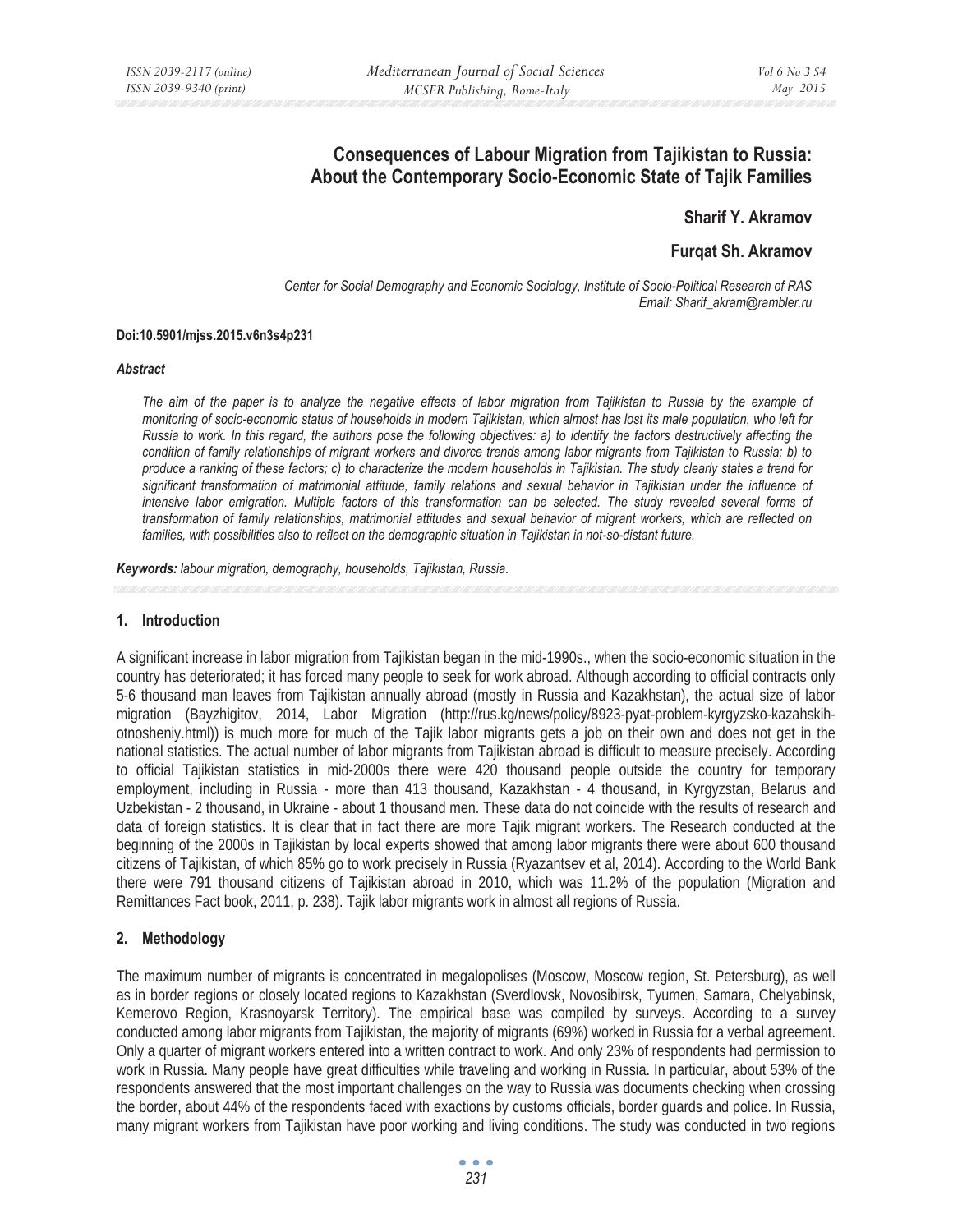| ISSN 2039-2117 (online) | Mediterranean Journal of Social Sciences | Vol 6 No 3 S4 |
|-------------------------|------------------------------------------|---------------|
| ISSN 2039-9340 (print)  | MCSER Publishing, Rome-Italy             | May 2015      |

on the basis of two questionnaires, which were different, but and the same time similar in structure and scope of the phenomenon. The survey was conducted in Russian, Tajik and Uzbek languages.

The first questionnaire called "Tajik migrants, family and reproductive health" included 44 questions and focused on the citizens of Tajikistan (mostly men), who at the time of the survey were officially married or lived in cohabitation, in which the wife (husband) were in Tajikistan. Two hundred fourteen (214) respondents were interviewed in Moscow and the Moscow region. The sample was representative in terms of the three characteristics (sex, age, employment sectors in Russia) and was based on the data of the Federal Migration Service of Russia for socio-demographic composition and employment sectors of Tajik citizens who have received permission to work in Russia in 2011. To ensure the representativeness quota sample was used. The second questionnaire called "Tajik family and labor migration" included 50 questions and focused on Tajik citizens (mostly women) who at the time of the survey were permanently residing in Tajikistan, officially married or lived in a cohabiting with a spouse who recently (in over the last year preceding the survey) or at the time of the survey worked in Russia. On the basis of this questionnaire one hundred eighty six (186) respondents in various regions of Tajikistan were interviewed. A random sample was used, since accurate data on the socio-demographic structure of households in Tajikistan with migrant workers do not exist. The sample was random, reliability was provided by a selection of respondents in different types of settlements and the general geography of the survey. Processing of both surveys data were conducted in the SPSS software product. For a more detailed analysis the data on many issues in the two groups of respondents were compared; that allowed one to obtain more objective information about the impact of labor migration on family relations in Tajikistan on the basis of the views of two parties: the migrant workers in Russia and their spouses (husbands and wives) remaining in Tajikistan.

#### **3. Results**

Among Tajik labor migrants one can divide two groups. The first one - more numerous - are seasonal workers. Their flow is increased in the spring and summer, when they travel to Russia to work in agriculture and building. In the autumn they return home. According to rough estimates, in some regions of Russia the Tajiks account for about 75-80% of seasonal migrants. The second group of Tajik migrants - those who for a long time are located and are working in Russia, but have no legal status. Many of migrants work both legally and without official registration in the building, service sector, housing and communal services. Among labor migrants from Tajikistan men dominate.

Recently, however, the feminization of migration from Tajikistan takes place. Age composition depends on the sectors of employment. Among building workers there are more young people. In the building workers are working on the most difficult jobs that require endurance, physical strength and good health. Among agricultural workers and domestic workers there are more middle-aged people.

In ethnic structure the majority of labor migrants from Tajikistan are the Tajiks (300 Tajiks Await Deportation from Russia. In the: Arguments and Facts, 2011 http://www.aif.ru/society/news/99795). However, there are a considerable number of ethnic Uzbeks as well for the Republic of Tajikistan is home to more than 1 million Uzbeks.

Our research shows that about 40% of migrant workers live there where they work. Those are absolutely not adapted to life accommodations: attics, basements, buildings that are not completed or must be demolished, garbage shafts. According to a survey conducted among labor migrants from Tajikistan, the majority of migrants (69%) worked in Russia for a verbal agreement. Only a quarter of migrant workers entered into a written agreement to work. And only 23% of respondents had permission to work in Russia. Many of migrants have great difficulties while traveling and working in Russia. In particular, about 53% of the respondents answered that the most important challenges on the way to Russia was documents checking when crossing the border, about 44% of the respondents faced with exactions by customs officials, border guards and police. In Russia many migrant workers from Tajikistan have poor working and living conditions. Typically, migrant workers come from Russia to Tajikistan, at best, 1 time per year. When it comes to seasonal employment, it is usually the winter time in Russia, when in such sectors as agriculture and building decline in activity is observed. Very rare migrant workers may visited by his wife. According to a survey only 10% of migrant workers were visited by their spouses during their work in Moscow, and by 22% were rarely visited (Figure 1).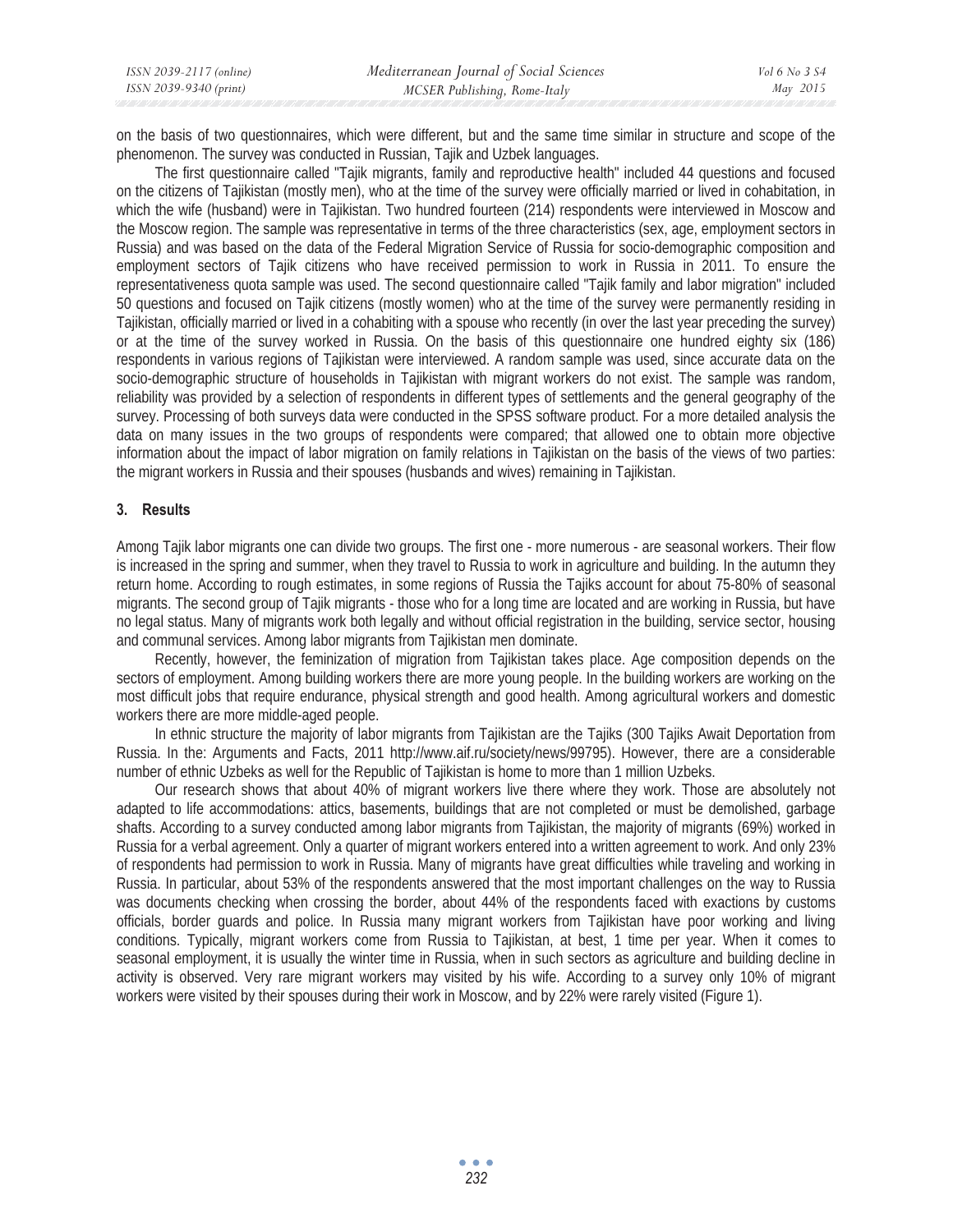



"Did your spouse visit you during your work in Russia?" % of respondents (N = 214 people in Russia)

Approximately half of Tajik migrant workers interrogated in Russia had sex with other partners, not their wives (husbands) (Figure 2). Moreover, 13% of respondents had sexual contacts with other partners (except spouses) often! And only 52% of respondents did not have sex "on the side" while working in Russia. We believe that this represents a fundamental shift of sexual behavior of the Tajiks, at least of those who are involved in labor migration.



**Figure 2.** Distribution of answers of migrant workers to the question "Did you have sex during your stay in Russia with other partners (except your spouse)?", % of respondents (N = 214 people in Russia)

The second way to meet the sexual needs of migrant workers is a "temporary wife", "guest marriage." This is a new phenomenon, which appeared as a result of the mass migration of the Tajiks to Russia. In the flow of migrant workers, as a rule, there are more young and middle-aged men. Many men usually rarely visit their family at home - in the best case every few months. Male migrant workers set up parallel family or cohabitation with Muscovite, or migrant women. In the migration environment "guest" marriage is become widespread. Often the old family gradually destroyed. "Guest" marriage in Tajikistan is a relatively new social and demographic phenomenon. It received a common spreading exactly among migrant workers. In modern scientific literature there is no single approach on the guest of marriage. "Guest marriage" most social scientists understand more as a forced condition of the person, rather than a free choice (E. Bosk, 2005, p. 12). According to another definition of "guest marriage" - this is a state where people support strong stable relationships (including sexual), a significant portion of their time together, and not much different from a married couple; except that they live at the same time apart and do not register their relationship officially. For example, many respondents before having "guest marriage" have lived in conventional (traditional) families. However, many researchers speaking of the "guest marriage", emphasize that official registration of spouses relations is also possible.

Despite the proliferation of "guest of marriage" among Tajik labor migrants, it has not yet become normal for the entire Tajik society. In Tajikistan, yet traditional attitudes to the need to create a family, strong family relationships and the presence of 3-5 children still preserved. However, the research found out a destructive impact of labor migration on family relationships in households whose representatives are involved in the movement. In particular, 12% of respondents in Tajikistan said that guess or assume that the spouse of their is unfaithful in Russia. Also, a fifth part of respondents are determined to break up in case of breach of faith (Figure 3).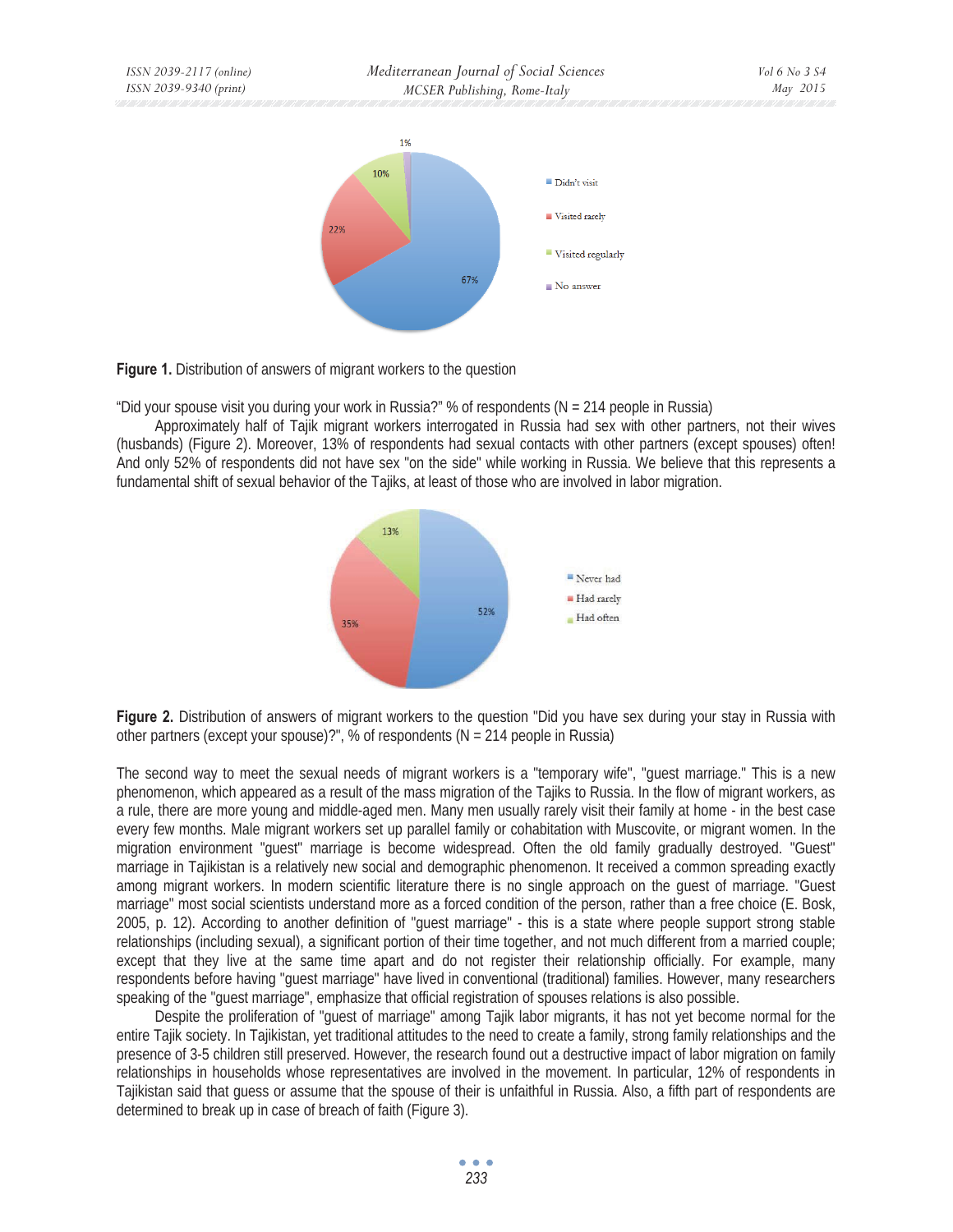

**Figure 3.** Distribution of the answers of wives (husbands) of migrant workers to the question "Are you afraid that the husband (wife) of yours betrays you in Russia?", % of respondents (N = 186 people in Tajikistan)

The survey showed that in 60% of families in the long absence of one of the spouses misunderstanding and psychological problems in family relationships have arisen (Figure 4). In every sixth family new diseases arose that people associate with the absence of a spouse, or his trip abroad for temporary work, and in 9% of households earlier disease became more acute. In 13% of families conflicts and scandals because of the long absence of her husband became frequent. Approximately 3% of the respondents indicated other problems that have arisen in the family as a result of prolonged absence of a spouse due to labor migration in Russia.



**Figure 4.** Distribution of the answers of wives (husbands) of migrant workers to the question "What are the problems in family relationships you have experienced because of a long absence of a spouse of yours?", % of respondents (each respondent could give more than one answer) ( $N = 186$  people in Tajikistan)

In the course of sociological survey key problems with which one of the spouse remaining in Tajikistan is facing during the migration of another spouse were identified. Approximately half (45%) of the respondents pointed out the lack of psychological contact, care and moral support from an absent spouse as the main factor (Figure 5). About 40% of partners in Tajikistan had experienced problems with the education of children and 32% - problems with housekeeping. Approximately 12% - lack of regular sexual relations with his (her) husband, who worked in Russia. Thus, one can say that the main factor of destructive relationships for Tajik families are moral and psychological circumstances that disrupt the traditional view of the role of spouses and families functioning. As for the prospects of family relations about 28% of respondents in Tajikistan believe that family breakup is impossible, but about the same (namely 26%) of respondents believe that family breakup is possible (Figure 6). This is quite alarming and, more important, large-scale trend - one of four respondents worried that the family can fall apart. Fifth part of the partners in Tajikistan has not thought about it, and 23% believe that the strength of the relationship is affected not only by the distance or separation, but also by many other factors (relationships between spouses, parents experience, material wealth, and others).

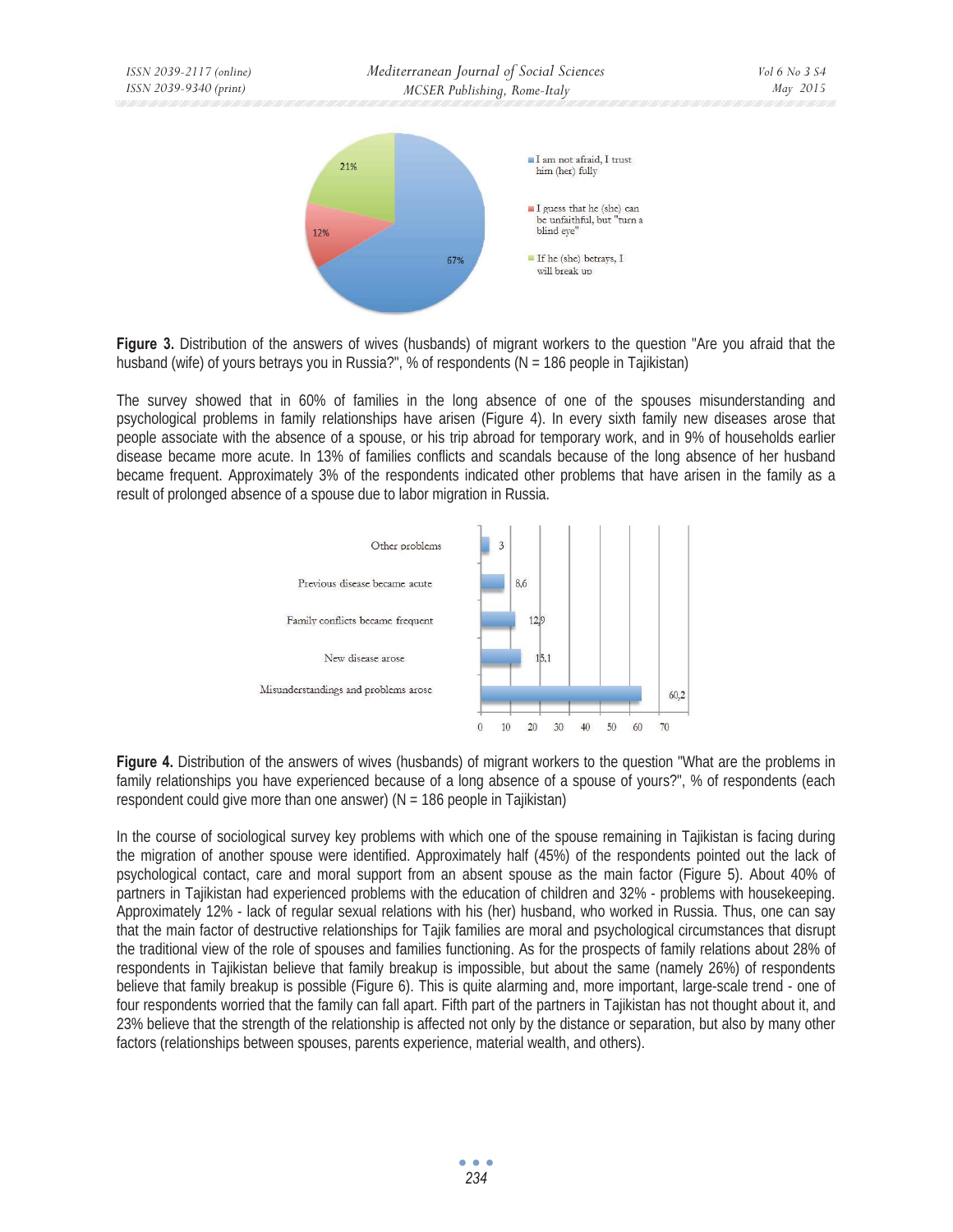$\blacksquare$  Breakup doesn't depend on the distance 23% I didn't think about it Another answer

**Figure 5.** Distribution of answers of wives (husbands) of labor migrants on the question, "Are you afraid that the prolonged absence of a spouse can lead to your family breakup?", % of respondents (N = 186 people in Tajikistan)

To some extent the answers of the two groups of respondents to the question regarding the discussions of rupture of relations between spouses can be regarded as resulting indicator of divorce factors affection. The third part of labor migrants in Russia proves that sometimes such conversations arose in the family, as well as every fourth wife (husband) in Tajikistan confirm this. Often these problems occurred in 5% of migrant workers surveyed in Russia and in 4% of their spouses in Tajikistan.



**Figure 6.** Distribution of answers of labour migrants and their wives (husbands) to the question "Have there been talk about divorce in your family recently? ", % of respondents ( $N = 214$  people in Russia and  $N = 186$  people in Tajikistan)

Thus, labor migration significantly transform family relationships, matrimonial and sexual behavior of the population of Tajikistan involved in labor migration, which will have significant social and demographic consequences for the country in the short term.

## **4. Discussion**

Studies show that 2.8-3.0 million undocumented migrant workers may be on the Russian labor market. And if one disseminate these figures on data of the structure of documented migration, in Russia there may be at least 1.5-2.0 million citizen of Central Asia that have not passed the registration procedures (migrants without residence registration and (or) work permit patent). In this case, remains the exploitation of migrant workers from Central Asia in the Russian Federation remains a serious humanitarian problem (Iontsev, Ivakhnyuk, 2012 & Ryazantsev, 2006). In our opinion, the trend of the Tajik "guest marriage" based on Islamic culture, where, according to the Caranus, it is possible to enter into temporary relationships in the context of the so-called temporary marriage (i.e. orthi - marriage without obligations, muta (shige) - marriage for delight). This type of marriage may be concluded for a period of one hour to ninety-nine lunar years, but if spouses wish it may be renew in permanent marriage.

It should be noted that the Tajiks are Sunnis Muslims with Sufism clearly presented, also received widespread spreading among Muslims of Central Asia and Siberia (Foltz, 1996; Jonson, 2006; Karabulatova, Ermakova, Chiganova, 2014; Sayfulina at all., 2013 & Karabulatova & Sayfulina, 2015). In this connection, Tajiks polygamous family is a normal variant (Ryazantsev et al, 2014). In toto, trend in polygamous relationships attributes Tajik migrant workers to the risk group for the spread of many infectious diseases, including in reproductive and sexual sphere (Kil-Sang Yoo, 2011; How to organize and protect migrant workers in agriculture and related industries, 2014 & Olimova & Bosk, 2003). Findings of